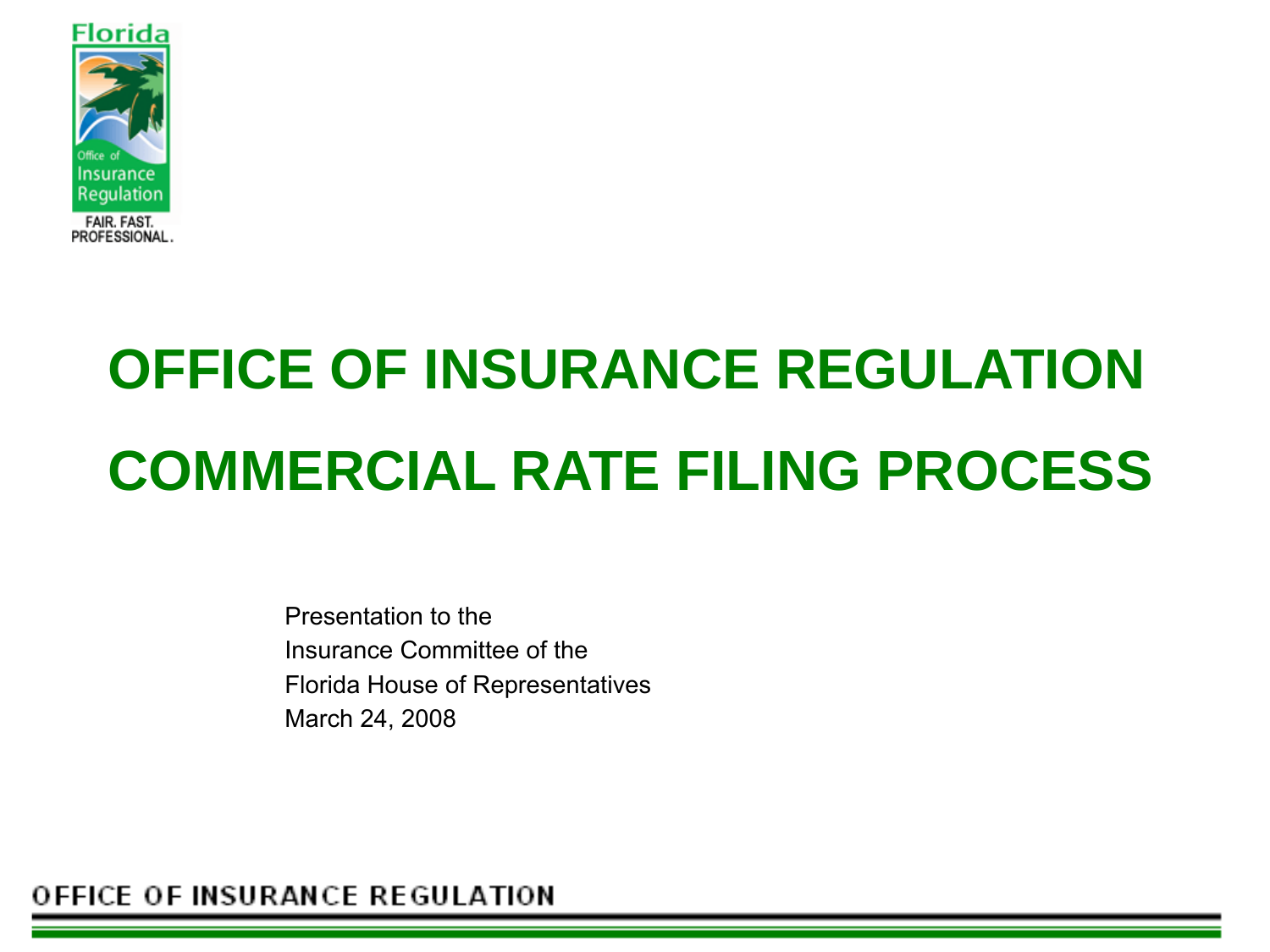

# **Filing Flow**

- Filings Reviewed from 2 Perspectives:
	- 1. Technical Compliance- Are required forms and interrogatories filled out correctly?
	- 2. Actuarial Compliance- Are the calculations of the rates done fairly, documented fully, and explained so we can understand the calculations and the rate impacts?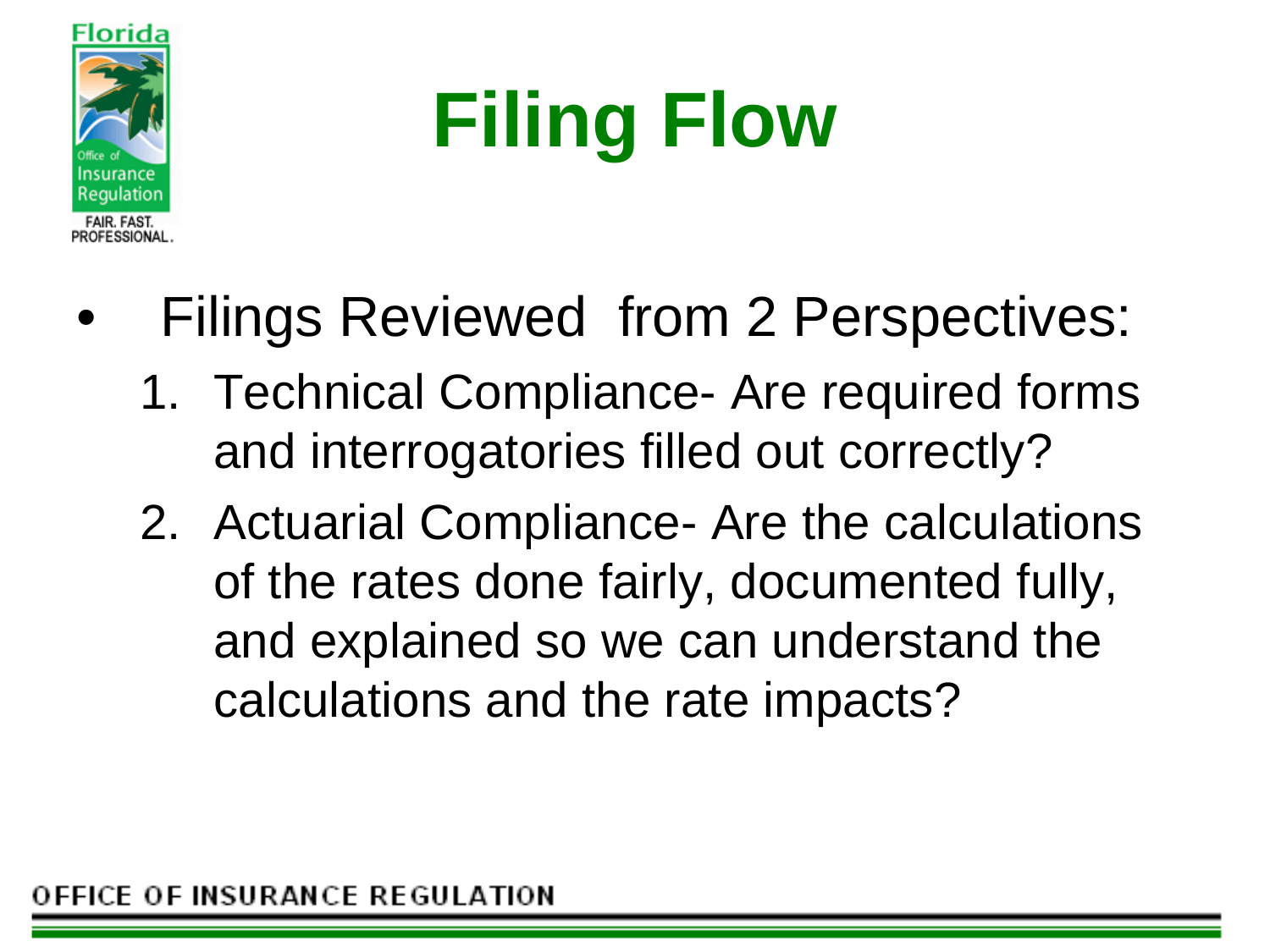

## **Filing Flow-Technical Compliance**

- Basic Facts/Interrogatories
	- Is correct line of business, type of filing (Use and File?) claimed in filing?
		- Some companies claim they have indivisible property and liability rates, but then show separate rates in their manual.
	- Is the Company making their rates on their own (independent filing) or is it rating organizationbased?
		- Companies sometimes file loss cost modifier for rating organization rates as independent filing.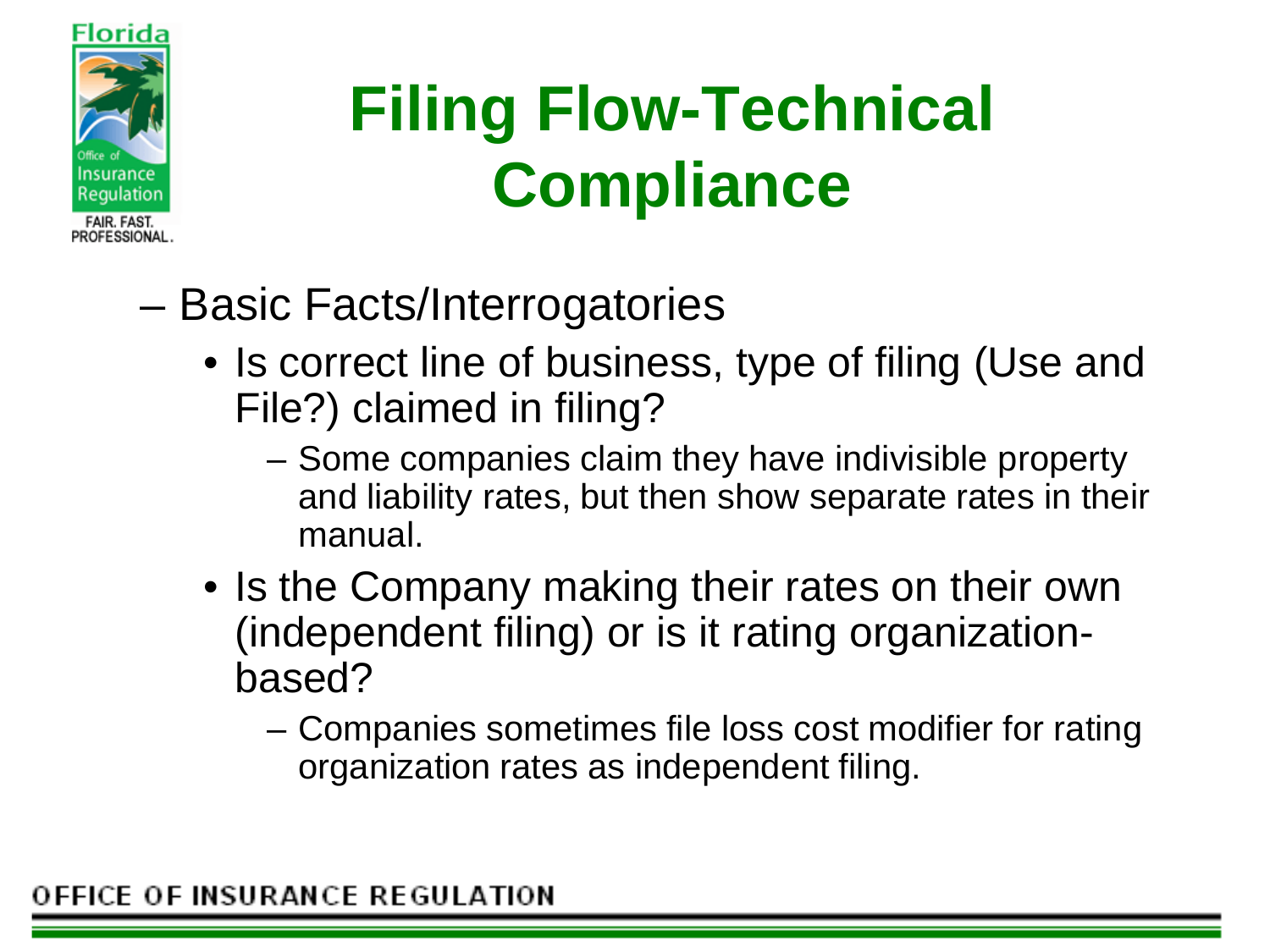

- Basic Facts/Interrogatories (Cont.)
	- If the company claims most insureds are not affected by the filing, is that true?
		- Typical error is to say that a new program doesn't affect any insureds because it is new; although it will affect all future insureds.
	- If they say no rates are in the filing, are there actually rates in the filing anyway?
		- Companies sometimes include rates or rating factors for use with new rating rules as rules filings, but say the filing is not a rates filing.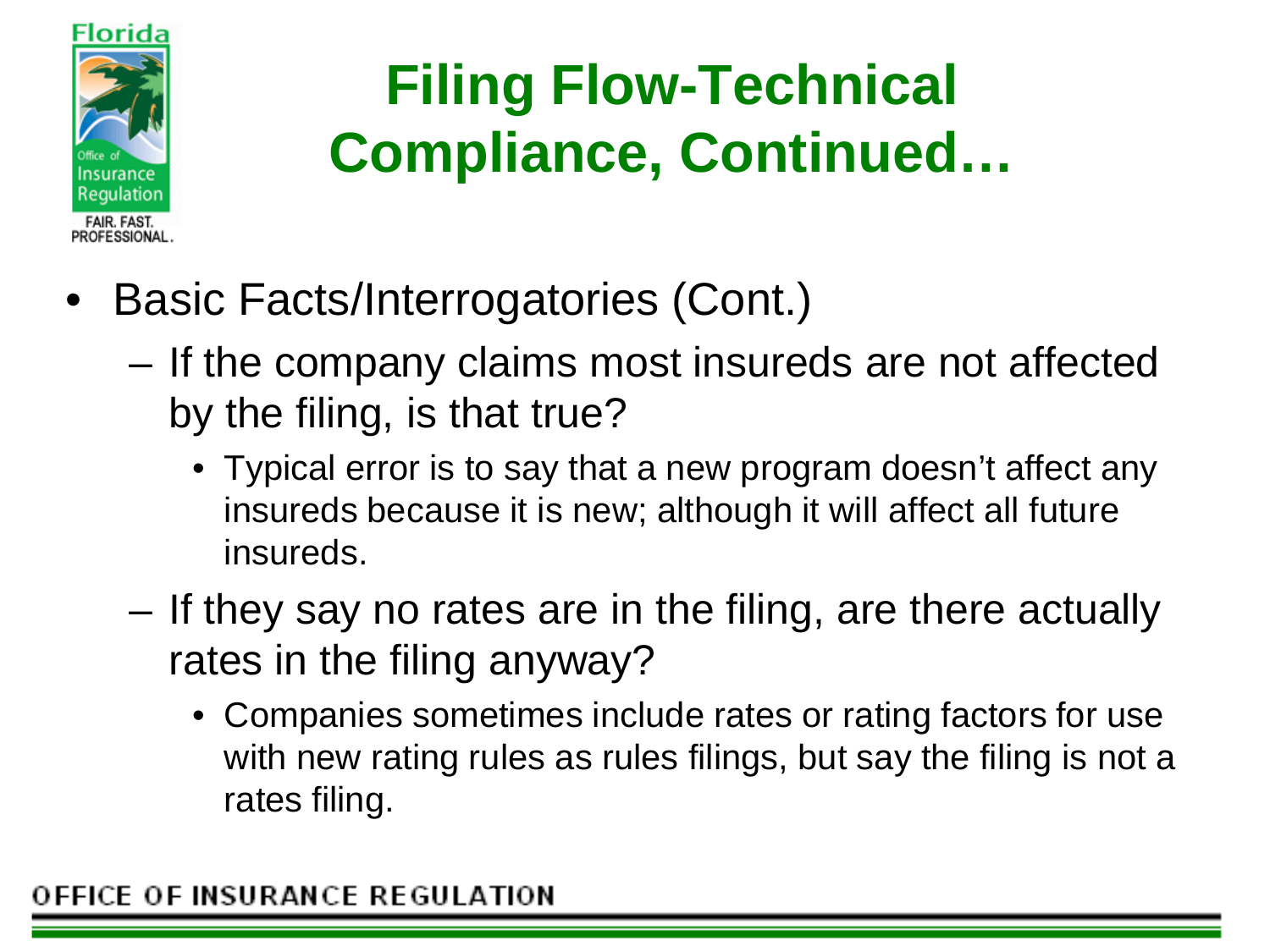

- Expenses added in
	- Do they reflect the company's costs?
	- Are they consistent with Florida law?
		- Is the profit load consistent with Rule 69O-170.003 F.A.C.?
			- For commercial property, must use 3.3% (or less) profit load or perform the special prescribed calculations to get alternate profit load.
		- Is the premium tax amount right?
			- 1.75% or retaliatory tax
			- No inclusion of guaranty fund assessments they require separate recoupment filings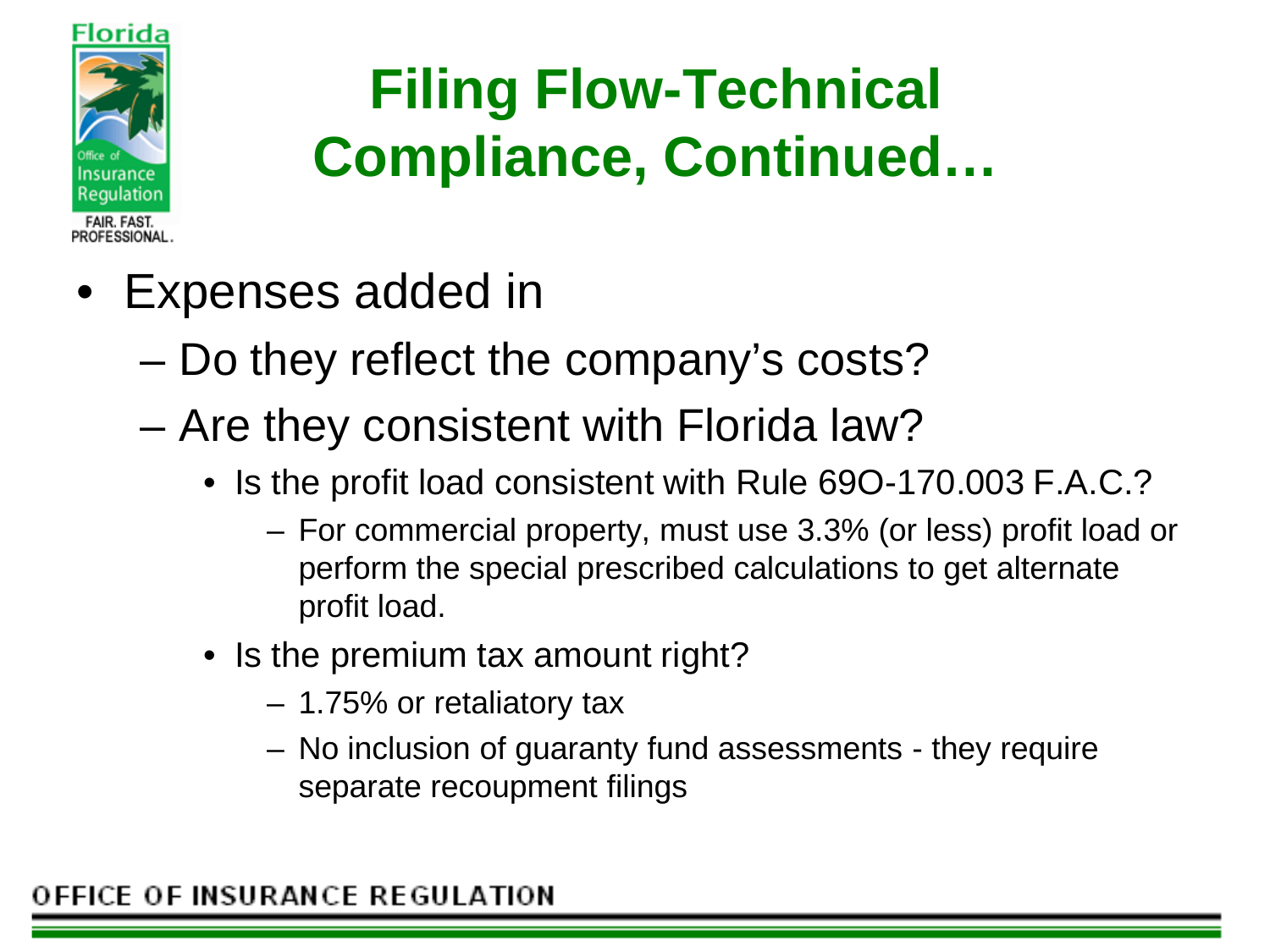

- Are the rate support items attached?
	- Loss cost modification factor-loss cost workbook
		- Some companies send back a blank workbook.
		- Some fill out the workbook most of the way, but leave out the loss cost modifier they want.
	- Independent filing- rate indications workbook
		- Again, we sometimes get blank workbooks and blank entries for the rate changes companies want.
	- For either, are the specific actuarial support items e.g., backup support on inflation factors included?
		- Some send the workbook, but not the required backup support on how they got the numbers to put in the workbook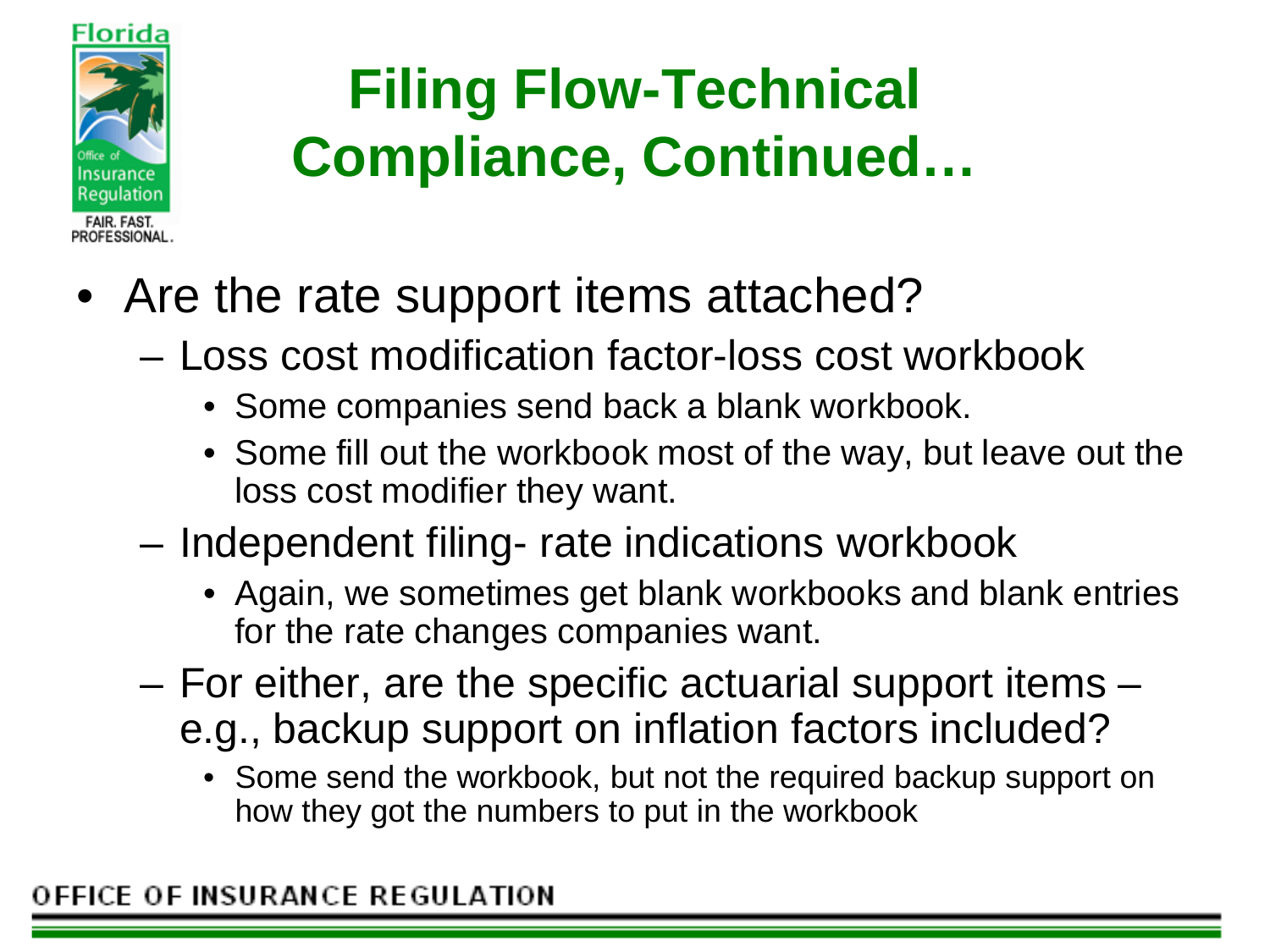

- Is our rate collection system (RCS) completed properly?
	- Is their RCS set up to reflect the tiering structure, territories and classes they use?
		- Some companies have 6 pricing tiers, but at first blush just set up RCS so it only shows the main tier.
	- Are the premiums shown for each tier completed and accurate?
		- Sometimes, companies use the wrong factor (i.e., not the one they are filing) to compute the premiums
		- Sometimes they do not rate the risk we ask them to, but rather use a different risk (e.g., for auto a tow truck instead of a Toyota Avalon)
	- Has the company completed the rate change portion of the system?
		- We do not yet have a lot of companies that have done this, so we don't presently know what the typical errors will be.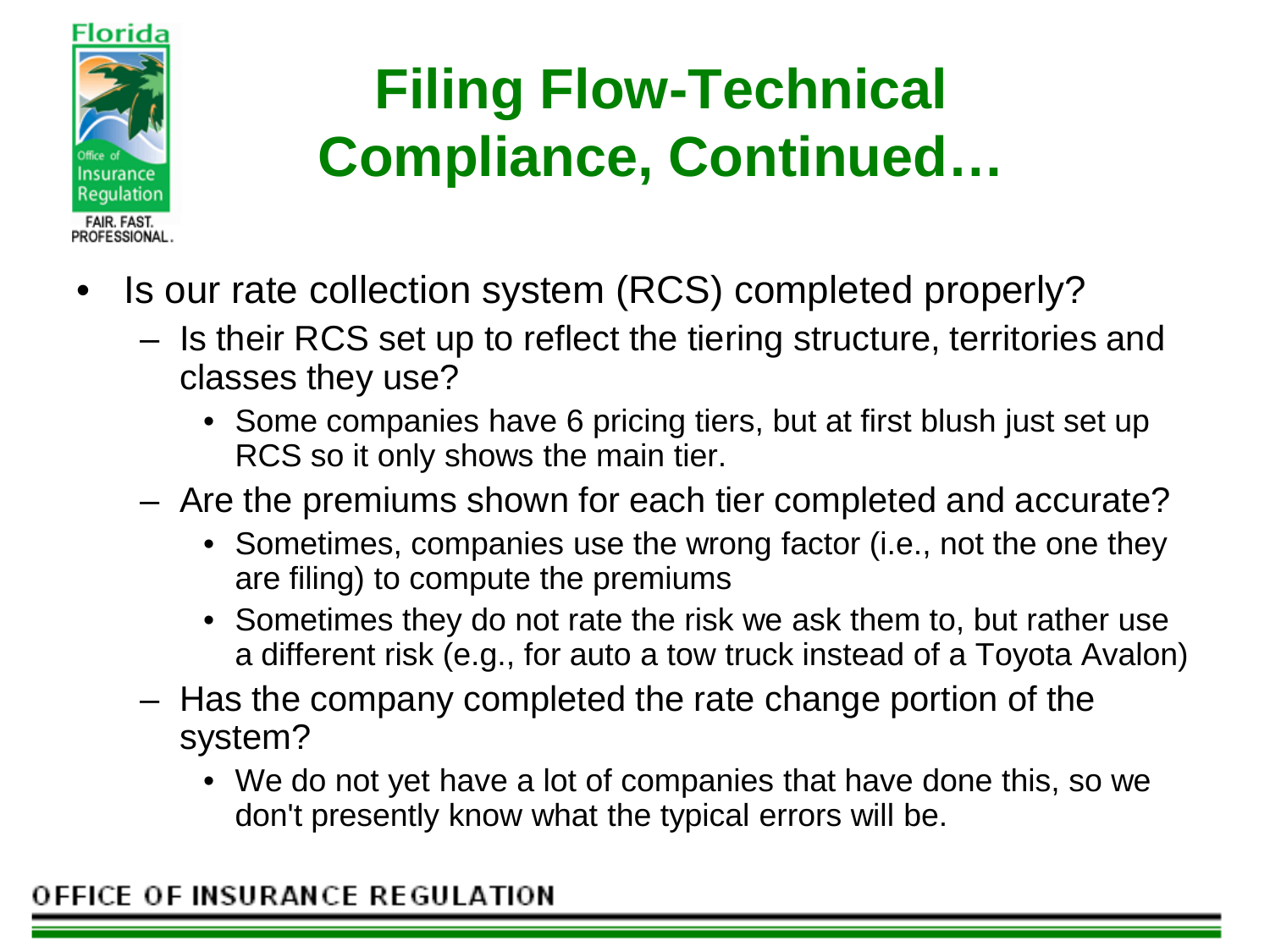

- Ensure filed rates are adequate, not excessive, and not unfair discriminatory.
- Ensure filed rates and rules are in compliance with existing Florida Statutes and Administrative Codes.
- Check whether calculations are done in a statistically unbiased manner and whether there is proper actuarial support.
- Support comes in two forms, supporting calculations and explanation of how calculations work.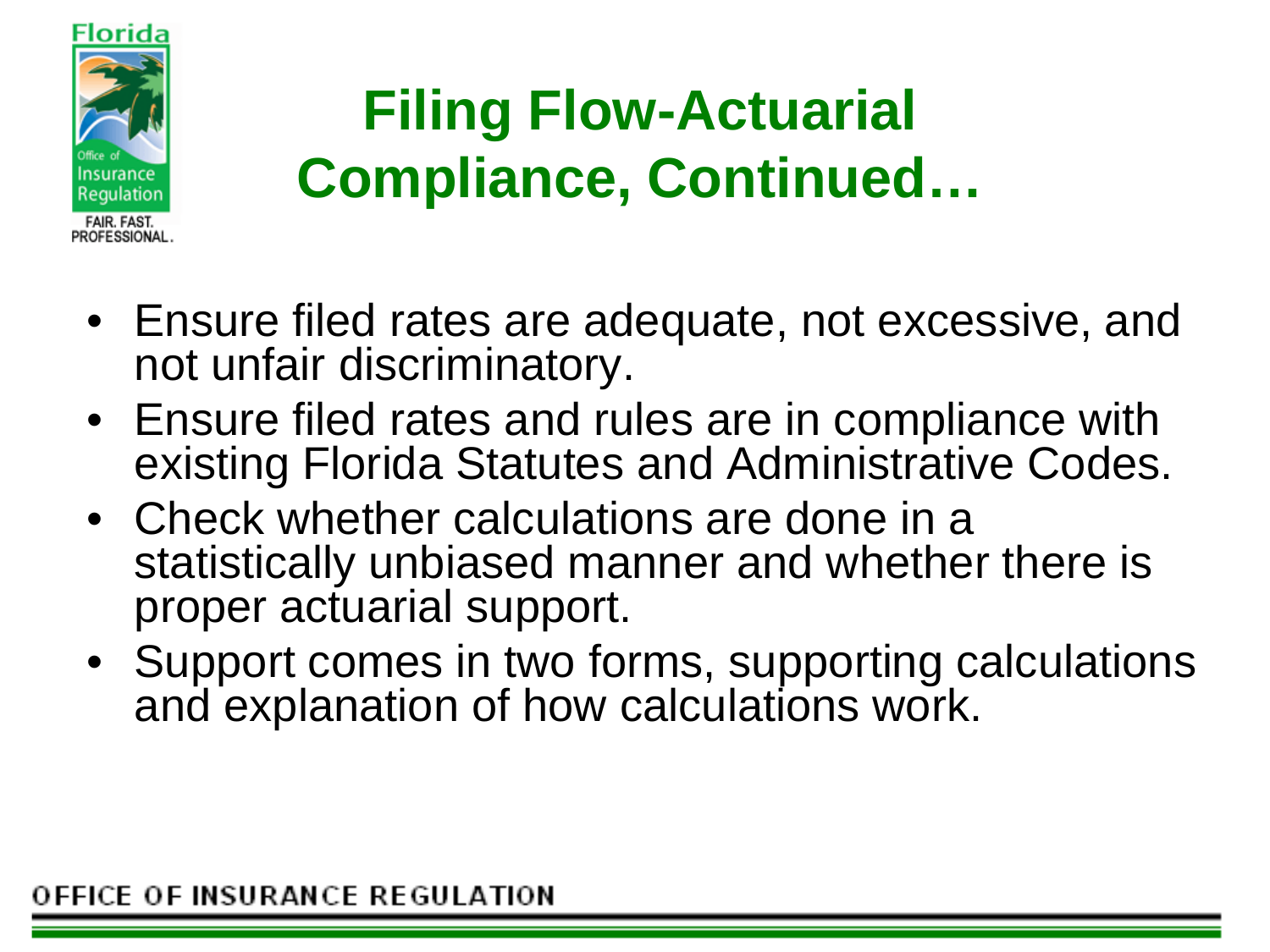

- Basic Actuarial Review
	- Explanation of how calculations work: Explanatory Memorandum and/or Actuarial Memorandum fully explains all the changes being proposed and the methodology used to derive the proposed rates.
	- Rule 69O-170.0135 F.A.C. outlines the format of the Actuarial Memorandum.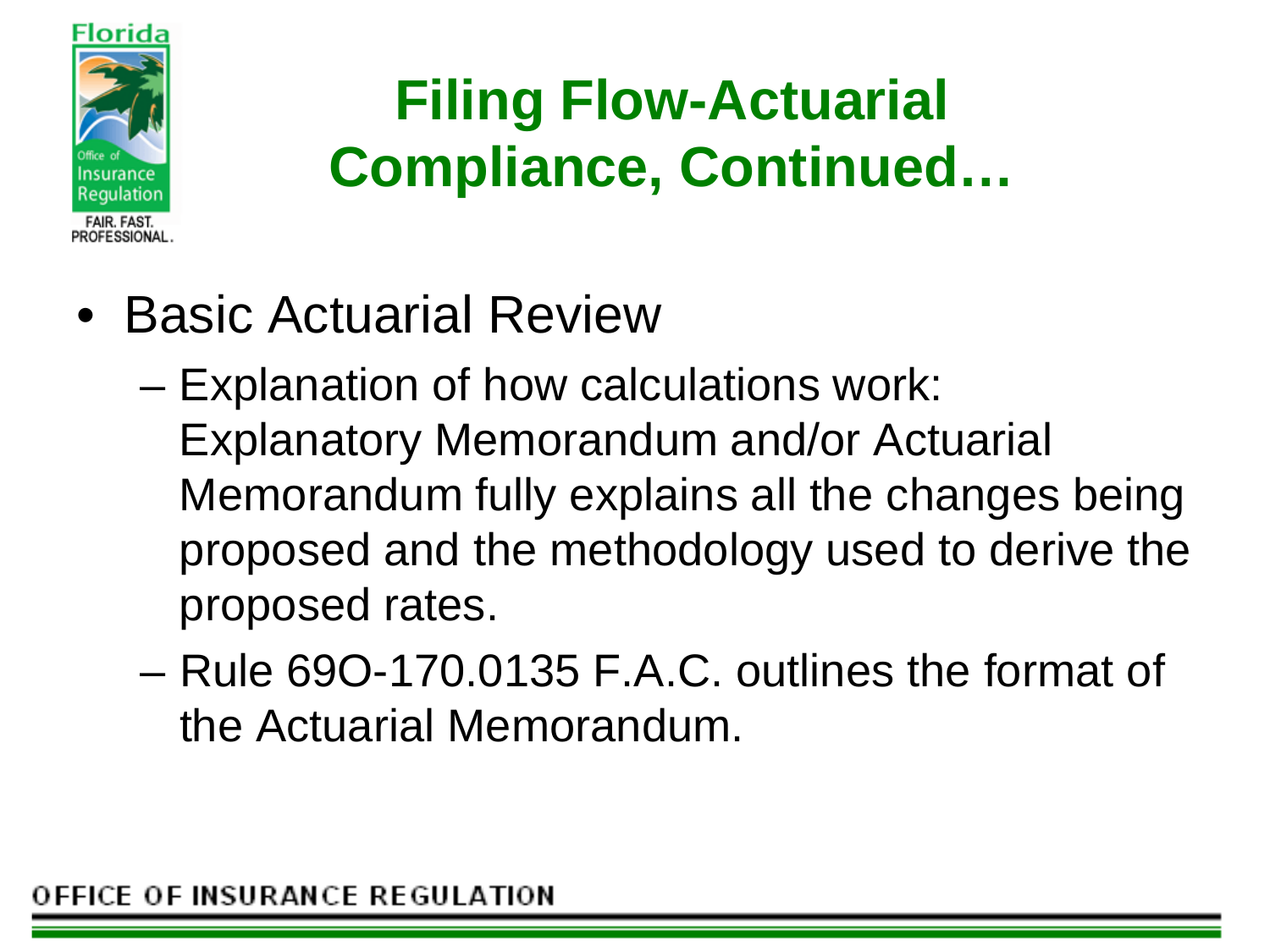

690.170.0135 Actuarial Memorandum

(1)(a) An actuarial opinion and memorandum supporting the opinion shall state that the rates are not excessive, inadequate, or unfairly discriminatory and comply with the laws of this state.

(b) If the opinion cannot be given, a complete explanation of the reason or qualifications shall be provided.

(c) If the opinion and memorandum are prepared by a different individual from the person who prepared the prior filing, an explanation of the reason for this change shall be provided.

(2)(a) The memorandum, along with any required online data and rate submission material, shall support and document the basis of the opinion.

(b) It is not necessary to repeat, within the memorandum, any data that has been submitted through the online collection system, however, the memorandum shall so indicate and shall provide any necessary explanation.

(c) If an insured, in addition to the completion of the required rate indications component of the I-File System, chooses to develop the proposed rates by using data or a method that is different from that which underlies the rate indications component of the I-File System, the memorandum shall contain detailed documentation and development of the method, assumptions proposed rates detailed documentation that the method is consistent with generally accepted reasonable actuarial techniques.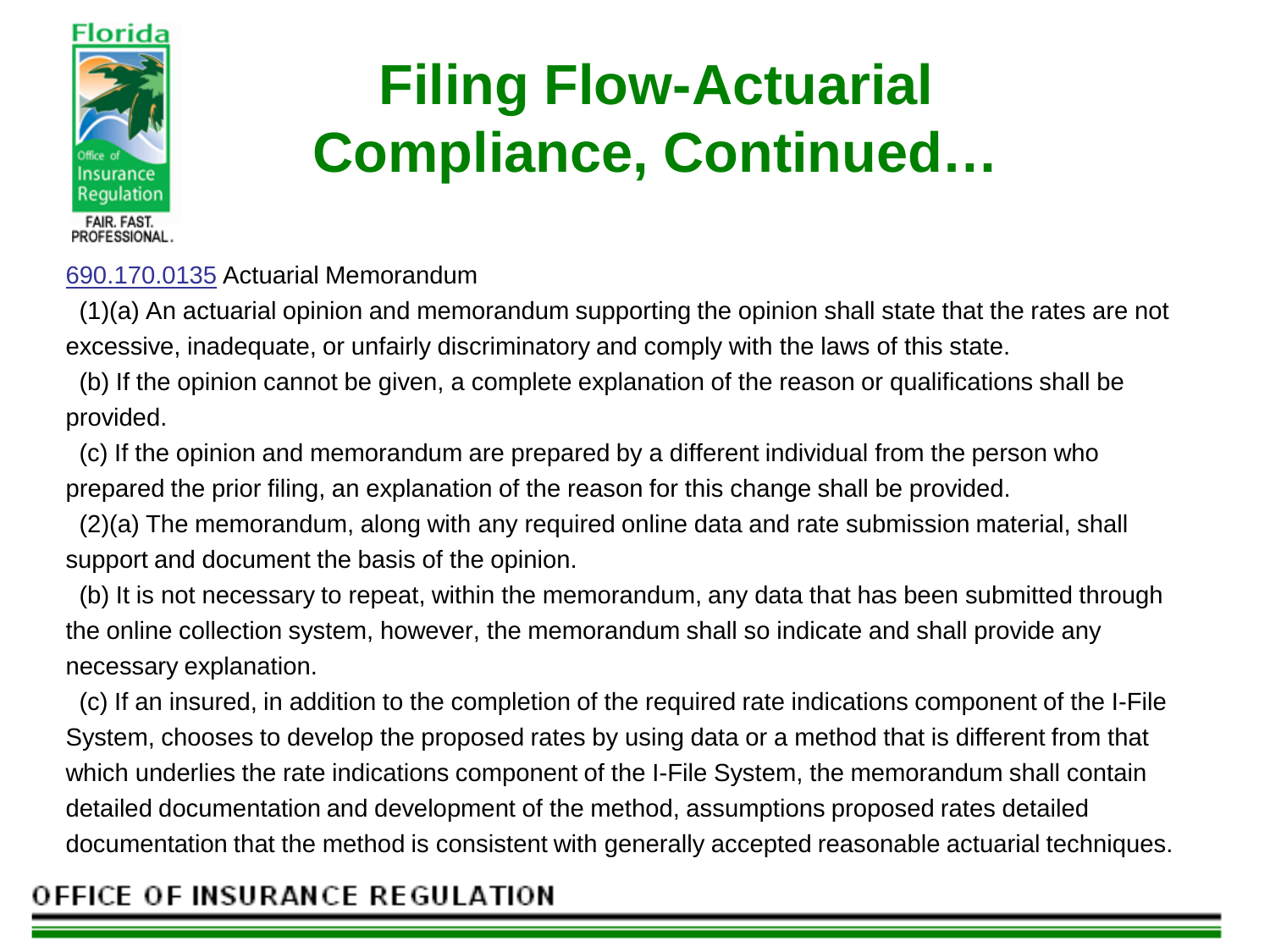

**Excerpt from Sample Filing Memorandum:**

#### **Commercial-Residential Rates/Rules INITIAL FILING**

UICNA is hereby submitting its initial rate/rule filing for a new Florida commercial residential program. The program is designed to provide coverage for condo associations, apartment buildings and HOA's. It is designed to target smaller accounts within these classes with a maximum building limit of \$10m. Our review of the market has shown that there is a significant need for an admitted Florida program for this business.

Because UICNA has no company-specific experience in this program on which to base rate/rules the company has developed its program based on a review of a similar program of a peer company – specifically American Strategic Insurance Corp (ASI). The proposed rates and rules are based heavily on those currently filed and approved for ASI. We have filed the associated policy forms and endorsements separately and they are pending approval as of the date of this filing. We are requesting an effective date of 01/01/2008 for these rates and rules so we can begin marketing the program as quickly as possible.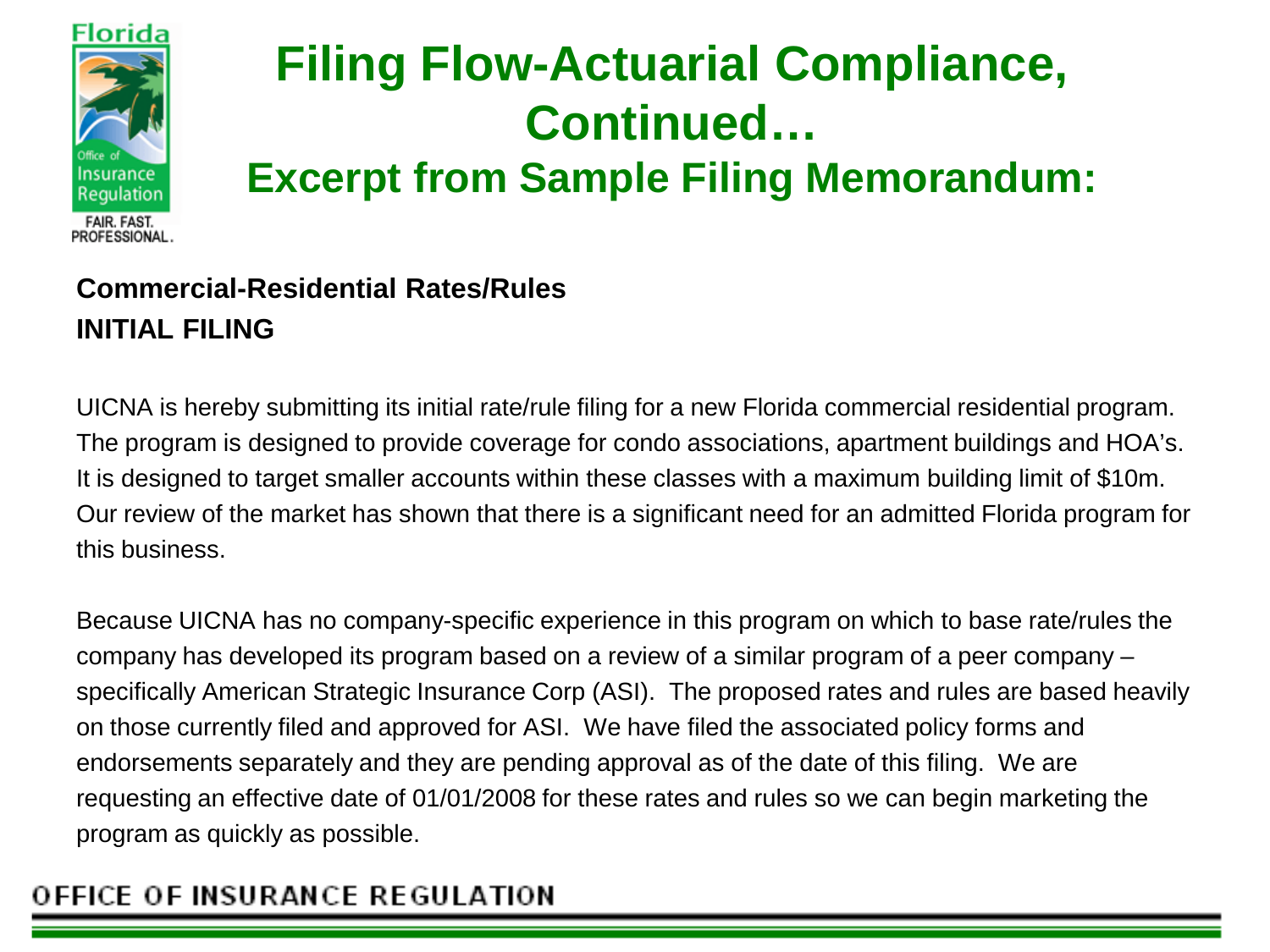

#### **Excerpt from Sample Filing Memorandum:**

Nearly all of the proposed rates and rules for UICNA are a "me-too" of those currently approved for ASI. A copy of the ASI manual is included with this filing. Deviations from the ASI program are detailed below with corresponding explanations and/or reference to supporting documentation:

- 1. Deductible the UICNA base deductible is \$2500/3% instead of \$1000/3%. All related rates and factor relativities have been adjusted accordingly. Specifically we adjusted the relativities for the optional deductibles so that \$2500/3% = 1.000 and the building/contents base rates.
- 2. Ineligible Risks these rules were added to the UICNA program. These were derived primarily from the CPIC commercial-residential program and represent excessive exposures not contemplated in the UICNA rate structure.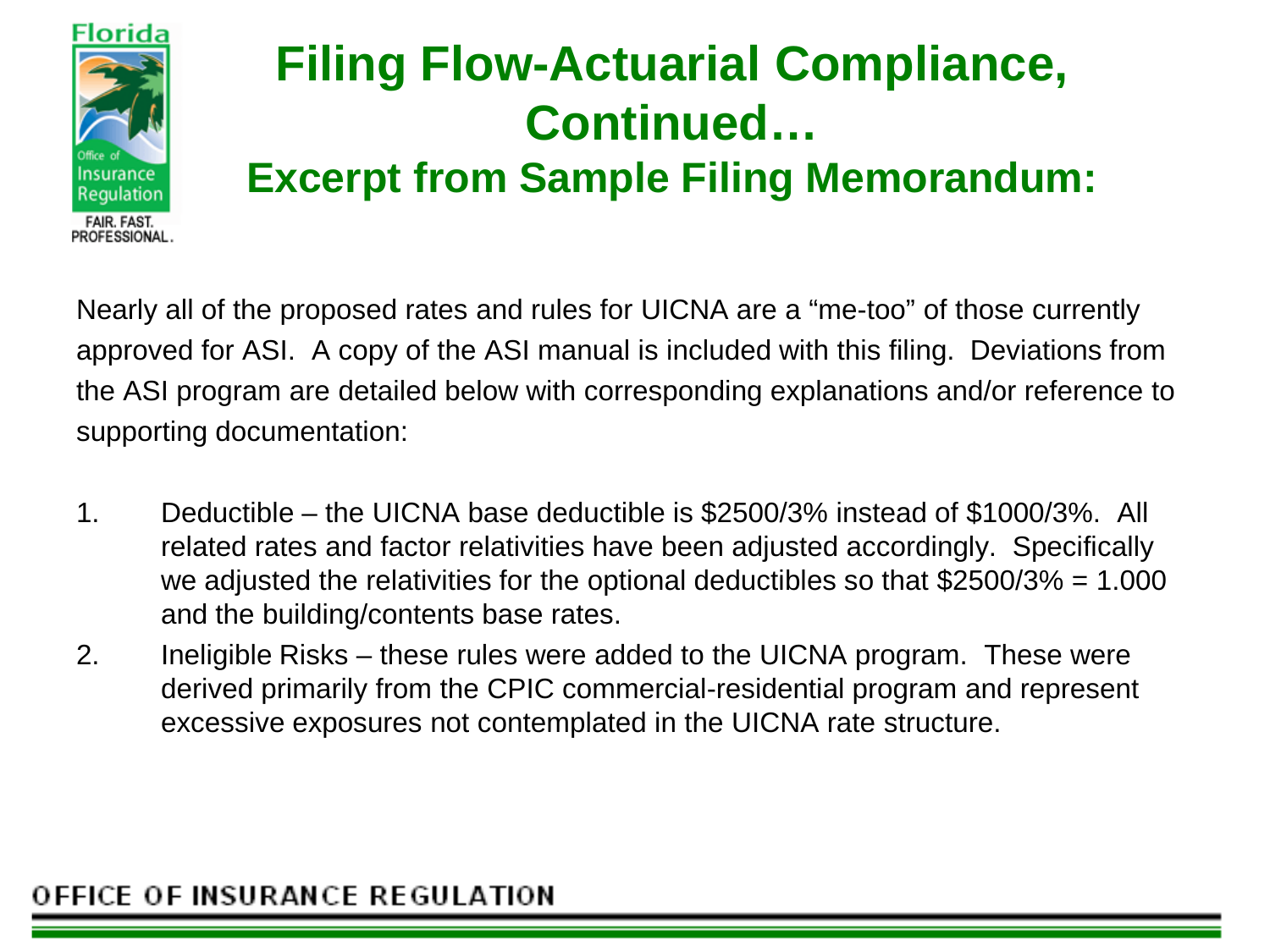

#### Catastrophe Costs:

- Commercial Residential Risks Model must be supported per S. 627.0628 F.S. A public model is currently under construction for these risks.
- Commercial Non-residential Risks Company must provide full support on why the particular model is chosen and what are the characteristics of the model (such as long-term frequency, inclusion of demand surge, inclusion of storm surge)
- At present, no commercial hurricane models have been accepted by the Commission.
- The OIR rules allow companies to use approved ISO hurricane loss costs as a baseline for the hurricane loss costs in their filings. [50 years avail.]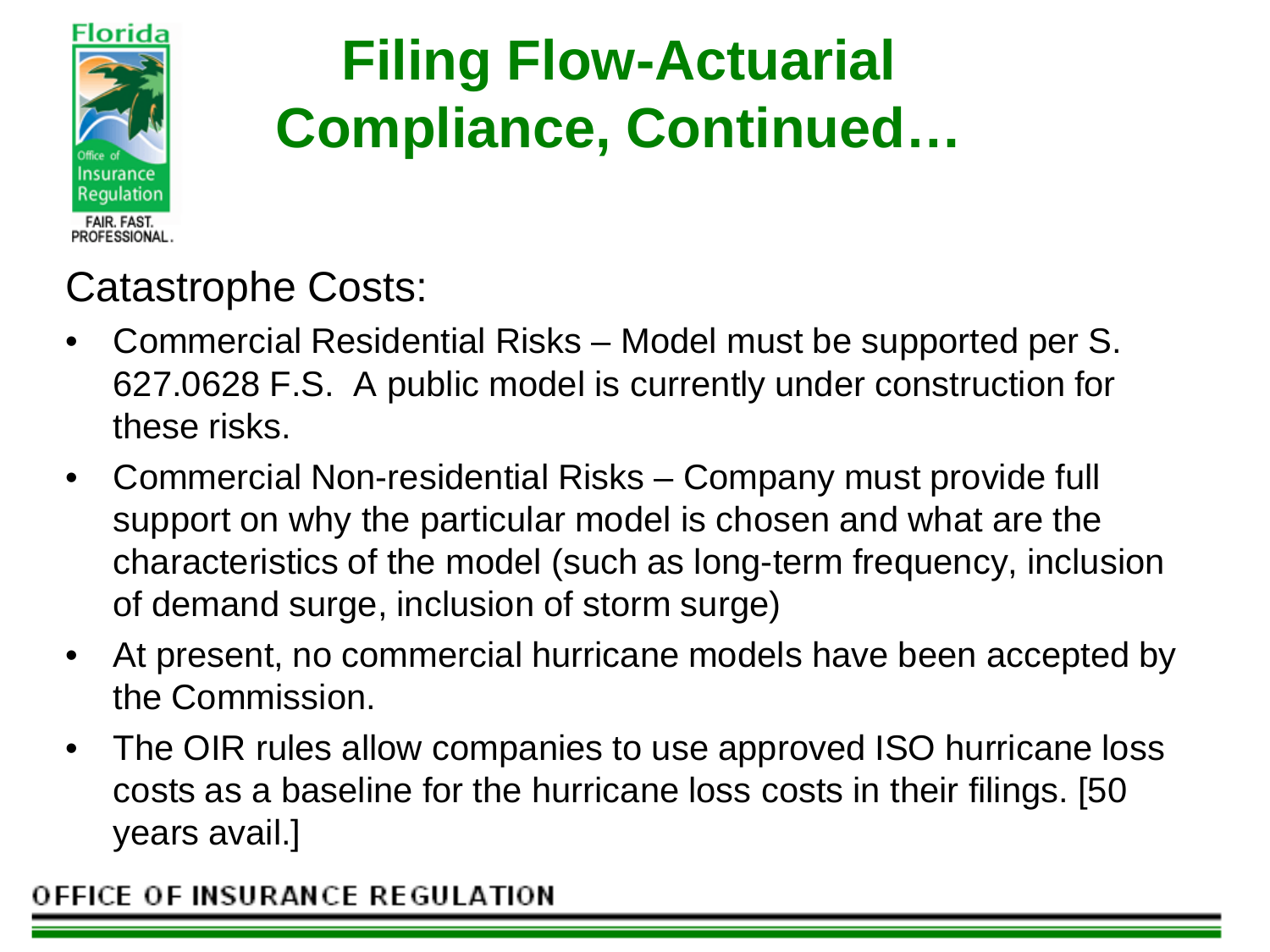

- Reinsurance Costs
	- Do the actuarial assumptions match the company's reinsurance treaty terms?
		- Companies sometimes do not reflect profit commission or return of premium in non-hurricane years that reduce the true cost of the reinsurance
	- Do the business assumptions used in costing the reinsurance make sense?
		- One company projected the cost of their reinsurance as if their business was flat, but projected the premium that supported the cost at a 65+% reduction.